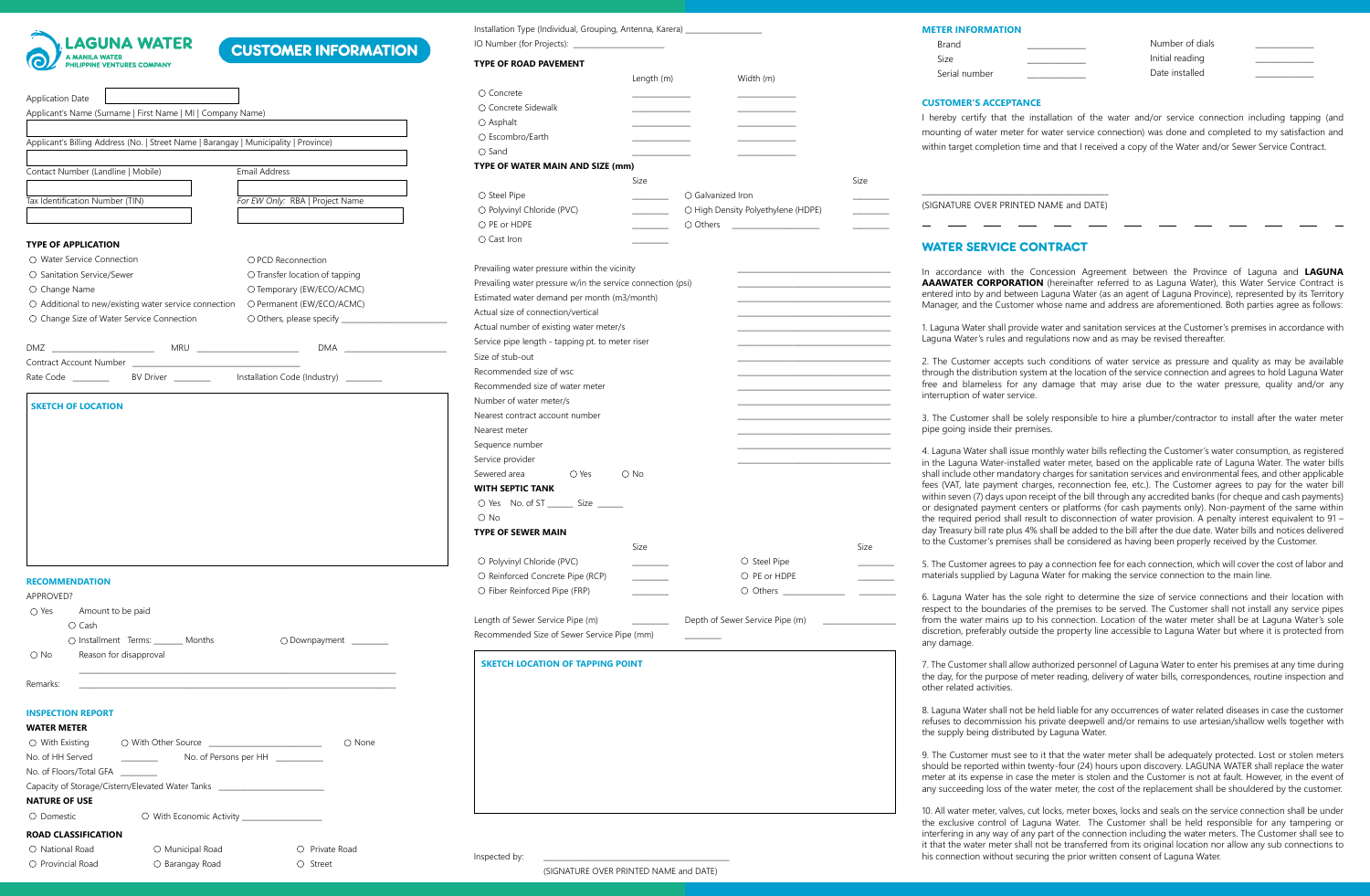11. First billing for newly installed meter shall be generated within the account's next month billing group cycle.

12. The Customer shall immediately notify Laguna Water of any intent to vacate the premises or, in case of leased premises, when the tenants intend to vacate the premises.

13. In the event that the property is vacant, and the water service is not in use unless otherwise the owner voluntarily requests for disconnection, all charges will continue to be billed which includes minimum charge and/or other charges such as meter charge and previous unpaid amount if there's any.

14. In case of disconnection, water service shall not be resumed until Customer pays all outstanding accounts due, together with the reconnection fee. The Customer shall not re-connect to the main line or re-open sealed water meters reconnecting to Laguna Water's mainline or commit any act of water provisioning without the prior consent of Laguna Water. Connections resulting from such unauthorized acts shall be deemed an illegal connection and/or tampering of Laguna Water's facility, which shall be subject to fine, penalties, and/or legal action. The provisions of Republic Act No. 8041, otherwise known as the Water Crisis Act, shall supplement this provision.

15. Written request including the full payment of the application fee and full settlement of outstanding balance is required for voluntary disconnection.

16. Any violation by the Customer of the terms of this Contract as well as other applicable rules, regulations and statutes shall be sufficient ground for its termination by Laguna Water and immediate disconnection of water service.

17. All rights and remedies conferred upon or reserved for Laguna Water shall be deemed cumulative and not alternative. Laguna Water shall be entitled to all other rights and remedies under the law.

18. The Customer shall sign a consent form allowing Laguna Water to collect and process the Customer's information in accordance to the Data Privacy Act of 2012.

19. There shall be six months (6) warranty against damage caused by poor quality of materials used and poor workmanship.

20. In case of any court action arising from or in relation to this contract, the venue shall be in proper court in Bińan, Laguna and the customer agrees to pay attorney's fee, costs of litigation and all expenses, as a result of his failure to pay any and all amounts due and payable.

In witness whereof, the parties hereto have signed this contract on \_\_\_\_\_\_\_\_\_\_\_\_\_ \_\_\_\_\_\_\_\_\_\_\_\_\_\_\_\_\_\_\_, Laguna.

\_\_\_\_\_\_\_\_\_\_\_\_\_\_\_\_\_\_\_\_\_\_\_\_\_\_\_\_\_\_\_\_\_\_\_\_\_\_\_\_\_\_\_ \_\_\_\_\_\_\_\_\_\_\_\_\_\_\_\_\_\_\_\_\_\_\_\_\_\_\_\_\_\_\_\_\_\_\_\_\_\_\_\_\_\_\_

Customer's Signature Over Printed Name Laguna AAAWater Representative's **Date Date Date** 

Signature Over Printed Name<br>Date

### DATA PRIVACY STATEMENT AND CONSENT FORM FOR NEW WATER SERVICE CONNECTION APPLICATIONS (RESIDENTIAL)

In order to provide you with quality water connection services, it is necessary for Laguna AAAWater Corporation (LAWC), a subsidiary of Manila Water Company, Inc. (MWCI), to collect and process your personal information. LAWC respects and values its customers' privacy and employs reasonable measures to protect your personal information in accordance with the Data Privacy Act of 2012 (DPA), its Implementing Rules and Regulations (IRR), and related issuances from the National Privacy Commission (NPC).

This Data Privacy Statement will inform you of how we process and protect your personal information. By signing the Consent Form, you certify that you have read and agree to the terms below.

### **1. Personal Information Controller**

LAWC is the Personal Information Controller under the Data Privacy Act of 2012 (hereafter, "DPA"), which means that it determines what purposes personal information it holds will be used for. It may also be that your personal information is disclosed to third parties pursuant to a data sharing agreement, in which case, such third parties are also the personal information controllers of your personal information.

### **2. Personal Information Collected and Processed**

LAWC collects and processes the following categories of personal information in relation to its customers:

• Your personal details, including your name, address, contact numbers, and signature • Information in our systems that are directly related to you, including your contract account number, meter number, and other unique reference numbers that pertain to you in our information processing systems

• Your Government-issued identification, which will only be used to verify your identity

• Information from cookies, or other technologies deployed for analysis of visits to, usage and transactions in websites, mobile applications, SMS or the use of any information technology application of and by LAWC, social media networks, data aggregators and data integrators and other available data sources and the use of the internet

### **3. How your personal information may be collected**

LAWC may collect your personal information when you:

- Submit your New Water Service Application Form • Contact us through our social media channels or our hotline
- Communicate with any LAWC representative
- Visit the LAWC office or website

You may inform us of the specific personal information you do not want to be processed beyond the requested purpose. We will respect your request in so far as it is feasible to fulfill the purposes for which the personal information was collected.

### **4. Purposes for Collection and Processing**

LAWC will only use your personal information for the following purposes:

- Process your application for water service connection
- Verify your identity and legal status
- Verify the location of the property where the water service connection will be installed
- Assess whether you meet the minimum requirements for a water service connection • Comply with government requirements related to your water service connection
- Install your new water service connection
- Administer and manage your customer account with LAWC
- Generate your Contract Account Number
- Measure your water consumption and issue your corresponding water bill • Issue receipts for payments made
- Generate, issue, and deliver statements of account
- Reconcile our accounting records with actual collections
- Facilitate the disconnection or reconnection of your water service account

### **5. Disclosure of Personal Information to Third Parties**

Your personal information may be disclosed to third parties to enable LAWC to achieve the purposes set out above, including but not limited to the following purposes:

• Carry out lawful business activities

- Comply with statutory requirements such as reporting to the Provincial Government of Laguna (PGL) and National Water Resources Board (NWRB)
- Respond to law enforcement authority or other government regulatory bodies' requests
- Prevent physical harm or financial loss
- As a requirement of business transfer involving mergers and/or product and service collaboration • Carry out digitization and storage processes
- Carry out data collection and analysis
- Conduct company audits or investigate complaints or security threats
- Administer and maintain your customer account with LAWC
- Respond to service, billing, and other customer concerns
- Establish, exercise, or defend legal claims
- Fulfill any other purposes directly related to the above-stated purposes.

When the processing of personal information is outsourced to a third party, the processing will be subject to written agreements between LAWC and the third parties processing the data, in accordance with the requirements of the DPA. These written agreements specify the rights and obligations of each party and will provide that the third party has adequate security measures in place and will only process your personal information on our specific written instructions.

We may also transfer your personal information to third parties as required by law or legal instrument, to protect our rights or assets, to facilitate the acquisition or disposition of our businesses, and in emergencies where the health or safety of a person is endangered.

We will not sell, rent, share, trade, or disclose any of your personal information to any other party without your prior written consent, with the exception of entities within our company and any third-party service provider which we have engaged whose services necessarily require the processing of your personal information.

### The following are the third parties to whom the information may be disclosed:

• Service Providers and Partners. These include our call centers, our providers for IT services, office security, data management, document storage, enterprise resource management, legal services, bills collection, external audit, compliance, and certification services.

• Regulatory Bodies/Agencies and Other Legal Bodies. These include PGL and NWRB, which are mandated to monitor LAWC's compliance with its Concession Agreement, and the Bureau of Internal Revenue.

### **6. Storage, Retention, and Disposal**

Your personal information will be stored in the following manner for as long as the purposes for which they are being processed have not been satisfied:

- Electronic data will be stored in secure servers hosted by LAWC on-site or in the premises of an authorized third-party service provider.
- Documents will be digitized and stored in LAWC's Records and Information Management System hosted by LAWC on-site

• Hardcopies will be stored in the LAWC office or in an off-site warehouse managed by MWPV or its authorized third party service provider.

### **7. Information Security Measures**

• Employee Data Security Awareness and Training. This is a basic required training program for all new employees. In addition, refresher courses are conducted especially to units who handle the personal information involving clients.

- User Access Control. We manage user access strictly with regular reviews and prompts for change of passwords. Annual review by supervisors of authorized users ensures access updates are current
- Regular System and Operational Audits. Annual third-party audits are conducted to ensure compliance as well as allows review for weak areas.

• Data Sharing Contracts. When private data is required to be shared to service providers and business partners, this privilege is explicitly defined in a contract stating the conditions around data sharing, the limitations of usage, and the diligence required for its storage.

### **8. Access**

LAWC encourages all its customers to keep their personal information current and updated. You may contact us through our hotline and social media channels to validate any personal information we may have stored and request them to be updated. You may also email us to request to have your personal details updated. When you request for access to your personal information, we will take reasonable steps to confirm your identity before granting you access and updating your information.

### **9. Changes to this Statement**

This Data Privacy Statement may be updated from time to time. Please periodically review this statement at our official website to be apprised of updates. You will be notified whenever there are any updates that will significantly affect you.

### **10. Contact Us**

In case of complaints, concerns, or questions regarding the processing of my/our personal information, you may address them to: LAGUNA AAAWATER CORPORATION Address: G/F One Evotech Bldg., Nuvali, Santa Rosa City, Laguna Contact Number: (0998) 559-2306; (0917) 868-4367 Email Address: customerservice@lagunawater.ph

### **11. Data Subject Rights**

By signing below, you acknowledge that you have read and understood its provisions and are aware of your rights under the DPA, including the following:

• Access personal information. Under the DPA, it is possible for individuals to request access to any of their personal data held by the company, subject to certain restrictions. A request for disclosure of such information is called a subject access request. Any such requests should be addressed to the Data Protection Officer.

• Make corrections to personal information. The DPA requires LAWC to take reasonable steps to ensure that any personal data it processes is accurate and up to date. It is your responsibility to inform us of any changes to the personal information that you have supplied to us during the course of your engagement.

• Object to the processing of personal information. You have the right to object to the processing of your personal information, including processing for direct marketing, automated processing or profiling. You shall also be notified and be given an opportunity to withhold consent to the processing in case of changes or any amendment to the information you supplied or declared to the data subject.

• Erasure or blocking of personal information. You shall have the right to suspend, withdraw or order the blocking, removal or destruction of your Personal Information from our filing system.

• Be informed of the existence of processing of personal information. You have a right to be informed whether personal information pertaining to you shall be, are being, or have been processed, including the existence of automated decision-making and profiling.

• Damages upon presentation of a valid decision, LAWC recognizes your right to be indemnified for any damages sustained due to inaccurate, incomplete, outdated, false, unlawfully obtained or unauthorized use of personal information, taking into account any violation of your rights and freedoms as data subject.

• Lodge a complaint before the National Privacy Commission.

12. This consent and authorization remains valid and subsisting for a limited period consistent with the purposes above or until otherwise revoked or cancelled in writing.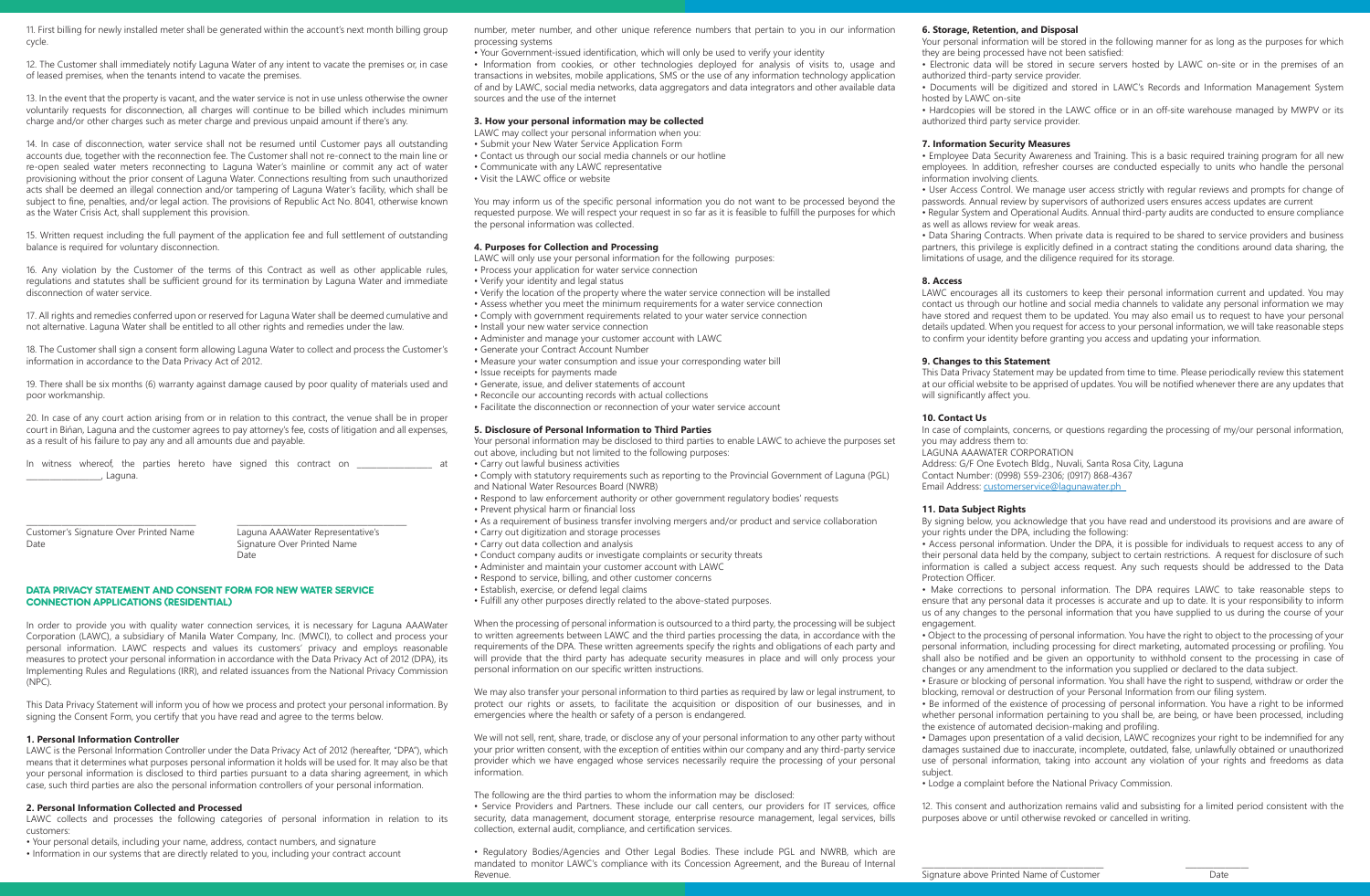

## CUSTOMER INFORMATION

| Account Name                    | the control of the control of the control of the control of the control of the control of the control of the control of the control of the control of the control of the control of the control of the control of the control |
|---------------------------------|-------------------------------------------------------------------------------------------------------------------------------------------------------------------------------------------------------------------------------|
| <b>Billing Address</b>          |                                                                                                                                                                                                                               |
|                                 |                                                                                                                                                                                                                               |
| Tax Identification Number (TIN) |                                                                                                                                                                                                                               |
| <b>Total Amount Paid</b>        | CUSTOMERT                                                                                                                                                                                                                     |
| <b>Connection Fees</b>          |                                                                                                                                                                                                                               |
| <b>Guaranty Deposit</b>         |                                                                                                                                                                                                                               |
| Others                          |                                                                                                                                                                                                                               |
| <b>VAT</b>                      |                                                                                                                                                                                                                               |
|                                 |                                                                                                                                                                                                                               |
| Date of Payment                 |                                                                                                                                                                                                                               |
| For Organizations:              |                                                                                                                                                                                                                               |
| Corporate Name                  |                                                                                                                                                                                                                               |
|                                 |                                                                                                                                                                                                                               |
| <b>Registration Number</b>      |                                                                                                                                                                                                                               |
| Name of Representative          |                                                                                                                                                                                                                               |
|                                 | the contract of the contract of the contract of the contract of                                                                                                                                                               |
|                                 | CUSTO                                                                                                                                                                                                                         |
| Type of Application             |                                                                                                                                                                                                                               |
| O Water Service Connection      | ○ PCD Reconnection                                                                                                                                                                                                            |
|                                 |                                                                                                                                                                                                                               |
| O Sanitation Service/Sewer      | O Transfer location of tapping                                                                                                                                                                                                |
| O Change Name                   | O Temporary (EW/ECO/ACMC)                                                                                                                                                                                                     |
| ○ Additional to new/existing    | O Permanent (EW/ECO/ACMC)                                                                                                                                                                                                     |
| water service connection        | $\circ$ Others, please specify _______                                                                                                                                                                                        |
| O Change Size of Water Service  |                                                                                                                                                                                                                               |
| Connection                      |                                                                                                                                                                                                                               |
|                                 | TOMER'S COP                                                                                                                                                                                                                   |
| <b>DMZ</b>                      |                                                                                                                                                                                                                               |
| <b>MRU</b>                      |                                                                                                                                                                                                                               |
| <b>DMA</b>                      |                                                                                                                                                                                                                               |

## **CUSTOMER'S ACCEPTANCE**

I hereby certify that the installation of the water and/or service connection including tapping (and mounting of water meter for water service connection) was done and completed to my satisfaction and within target completion time and that I received a copy of the Water and/or Sewer Service Contract.

Date COPY Signature Over Printed Name \_\_\_\_\_\_\_\_\_\_\_\_\_\_\_\_\_\_\_\_\_\_\_\_\_\_\_\_\_\_\_\_\_\_\_\_\_\_\_\_\_\_ \_\_\_\_\_\_\_\_\_\_\_\_\_\_\_\_\_\_\_\_\_\_\_\_\_\_\_\_\_\_\_\_\_ Customer's Signature Over Printed Name Laguna Water Representative's  $R \geq 0$ 

Date<br>Date<br> $\overline{P}$  MER'S COPY

# **CUSTOMATER AND SEWER** WATER AND SEWER SERVICE CONTRACT

In accordance with the Concession Agreement between the Province of Laguna and **LAGUNA AAAWATER CORPORATION** (hereinafter referred to as Laguna Water), this Water Service Contract is entered into by and between Laguna Water (as an agent of Laguna Province), represented by its Territory Manager, and the Customer whose name and address are aforementioned. Both parties agree as follows:

1. Laguna Water shall provide water and sanitation services at the Customer's premises accordance with Laguna Water's rules and regulations now and as may be revised ereafter.

ready be available through the distinguished system at the location of the service connection and agrees to hold Laguna Water free and blameless for any damage that may arise due to the water pressure, quality and/or any i The Customer accepts such conditions of water service as pressure and quality as ay be available through the distribution system at the location of the service ay arise due to the water pressure, quality and/or any interruption of water service.

The Customer shall be solely responsible to hire a plumber/contractor to install after the water meter pipe going inside their premises.

**CUSTOP** shall be added to the bill after the due date. Water bills and notices delivered to the<br>Customer's premises shall be considered as having been properly received by the<br>**CUSTOP** customer.<br>by Laguna W Laguna Water shall issue monthly water bills reflecting the Customer's water nsumption, as registered in the Laguna Water-installed water meter, based on the plicable rate of Laguna Water. The water bills shall include other mandatory charges sanitation services and environmental fees, and other applicable fees (VAT, late yment charges, reconnection fee, etc.). The Customer agrees to pay for the water bill hin seven (7) days upon receipt of the bill through any accredited banks (for cheque d cash payments) or designated payment centers or platforms (for cash payments ly). Non-payment of the same within the required period shall result to disconnection water provision. A penalty interest equivalent to 91 – day Treasury bill rate plus 4% stomer's premises shall be considered as having been properly received by the stomer.

> The Customer agrees to pay a connection fee for each connection, which will cover e cost of labor and materials supplied by Laguna Water for making the service nnection to the main line.

> Laguna Water has the sole right to determine the size of service connections and eir location with respect to the boundaries of the premises to be served. The Istomer shall not install any service pipes from the water mains up to his connection. cation of the water meter shall be at Laguna Water's sole discretion, preferably tside the property line accessible to Laguna Water but where it is protected from any mage.

> all allow authorized personnel of Laguna Water the day, for the purpose of meter reading, depotine inspection and other related activities. The Customer shall allow authorized personnel of Laguna Water to enter his premises at any time during the day, for the purpose of meter reading, delivery of water bills, rrespondences, routine inspection and other related activities.

Laguna Water shall not be held liable for any occurrences of water related diseases in case the customer refuses to decommission his private deepwell and/or remains to use artesian/shallow wells together with the supply being distributed by Laguna Water.

9. The Customer must see to it that the water meter shall be adequately protected. Lost or stolen meters should be reported within twenty-four (24) hours upon discovery. LAGUNA WATER shall replace the water meter at its expense in case the meter is stolen and the Customer is not at fault. However, in the event of any succeeding loss of the water meter, the cost of the replacement shall be shouldered by the customer.

**CU**<br>STOMER'S **10. All water**<br>connection st External boxes, locks and seals on the service<br> **CUPS**<br> **CUPS CUPS CUPS CUPS CUPS CUPS CUPS CUPS CUPS CUPS CUPS CUPS CUPS CUPS CUPS CUPS CUPS CUPS CUPS CUPS CUPS CUPS** 10. All water meter, valves, cut locks, meter boxes, locks and seals on the service connection shall be under the exclusive control of Laguna Water. The Customer shall be held responsible for any tampering or interfering in any way of any part of the connection including the water meters. The Customer shall see to it that the water meter shall not be transferred from its original location nor allow any sub connections to his connection without securing the prior written consent of Laguna Water.

> 11. First billing for newly installed meter shall be generated within the account's next month billing group cycle.

> 12. The Customer shall immediately notify Laguna Water of any intent to vacate the premises or, in case of leased premises, when the tenants intend to vacate the premises.

In the twise the owner voluntarily requests for discontractive wise the owner voluntarily requests for discontractive lied which includes minimum charge and/or of previous unpaid amount if there's any. 13. In the event that the property is vacant, and the water service is not in use unless otherwise the owner voluntarily requests for disconnection, all charges will continue to be billed which includes minimum charge and/or other charges such as meter charge and previous unpaid amount if there's any.

14. In case of disconnection, water service shall not be resumed until Customer pays all outstanding accounts due, together with the reconnection fee. The Customer shall not re-connect to the main line or re-open sealed water meters reconnecting to Laguna Water's mainline or commit any act of water provisioning without the prior consent of Laguna Water. Connections resulting from such unauthorized acts shall be deemed an illegal connection and/or tampering of Laguna Water's facility, which shall be subject to fine, penalties, and/or legal action. The provisions of Republic Act No. 8041, otherwise known as the Water Crisis Act, shall supplement this provision.

15. Written request including the full payment of the application fee and full settlement of outstanding balance is required for voluntary disconnection.

Externs of this Contract as well as other<br>Intervall be sufficient ground for its termination<br>Ition of water service. 16. Any violation by the Customer of the terms of this Contract as well as other applicable rules, regulations and statutes shall be sufficient ground for its termination by Laguna Water and immediate disconnection of water service.

17. All rights and remedies conferred upon or reserved for Laguna Water shall be deemed cumulative and not alternative. Laguna Water shall be entitled to all other rights and remedies under the law.

18. The Customer shall sign a consent form allowing Laguna Water to collect and process the Customer's information in accordance to the Data Privacy Act of 2012.

19. There shall be six months (6) warranty against damage caused by poor quality of materials used and poor workmanship.

If case of any court action arising from or in relat<br>proper court in Bińan, Laguna and the custome<br>gation and all expenses, as a result of his failur<br>payable. 20. In case of any court action arising from or in relation to this contract, the venue shall be in proper court in Bińan, Laguna and the customer agrees to pay attorney's fee, costs of litigation and all expenses, as a result of his failure to pay any and all amounts due and payable.

\_\_\_\_\_\_\_\_\_\_\_\_\_\_\_\_\_\_\_\_\_\_\_\_\_\_\_\_\_\_\_\_\_\_\_\_\_\_\_\_\_\_\_ \_\_\_\_\_\_\_\_\_\_\_\_\_\_\_\_\_\_\_\_\_\_\_\_\_\_\_\_\_\_\_\_\_\_\_\_

In witness whereof, the parties hereto have signed this contract on at  $\qquad \qquad$  , Laguna.

**CUSTOMER'S COPY** Customer's Signature Over Printed Name Laguna AAAWater Representative's Date **Signature Over Printed Name** 

**CUSTOMER'S COPY**